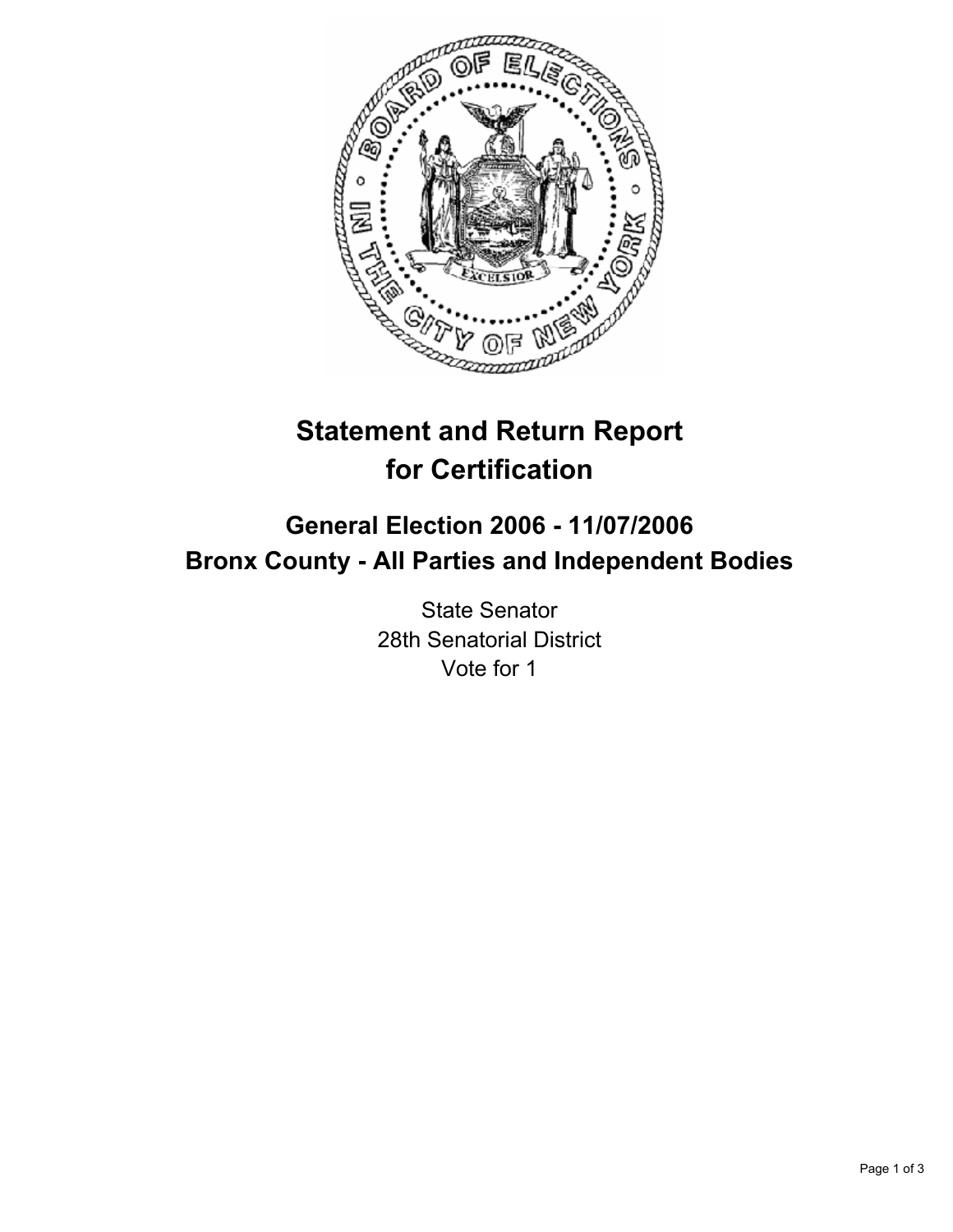

### **Assembly District 77**

| PUBLIC COUNTER                  | 9,560 |
|---------------------------------|-------|
| EMERGENCY                       | 0     |
| ABSENTEE/MILITARY               | 145   |
| AFFIDAVIT                       | 247   |
| Total Ballots                   | 9,976 |
| JOSE SERRANO (DEMOCRATIC)       | 7,039 |
| JOSE SERRANO (WORKING FAMILIES) | 367   |
| Total Votes                     | 7,406 |
| Unrecorded                      | 2,570 |

#### **Assembly District 84**

| <b>PUBLIC COUNTER</b>           | 9,470 |
|---------------------------------|-------|
| <b>EMERGENCY</b>                | 16    |
| ABSENTEE/MILITARY               | 86    |
| <b>AFFIDAVIT</b>                | 181   |
| <b>Total Ballots</b>            | 9,761 |
| JOSE SERRANO (DEMOCRATIC)       | 6,608 |
| JOSE SERRANO (WORKING FAMILIES) | 384   |
| <b>Total Votes</b>              | 6,992 |
| Unrecorded                      | 2.769 |

#### **Assembly District 86**

| PUBLIC COUNTER                  | 2,707 |
|---------------------------------|-------|
| <b>EMERGENCY</b>                | 0     |
| ABSENTEE/MILITARY               | 29    |
| AFFIDAVIT                       | 72    |
| <b>Total Ballots</b>            | 2,823 |
| JOSE SERRANO (DEMOCRATIC)       | 1,927 |
| JOSE SERRANO (WORKING FAMILIES) | 156   |
| <b>Total Votes</b>              | 2,083 |
| Unrecorded                      | 740   |